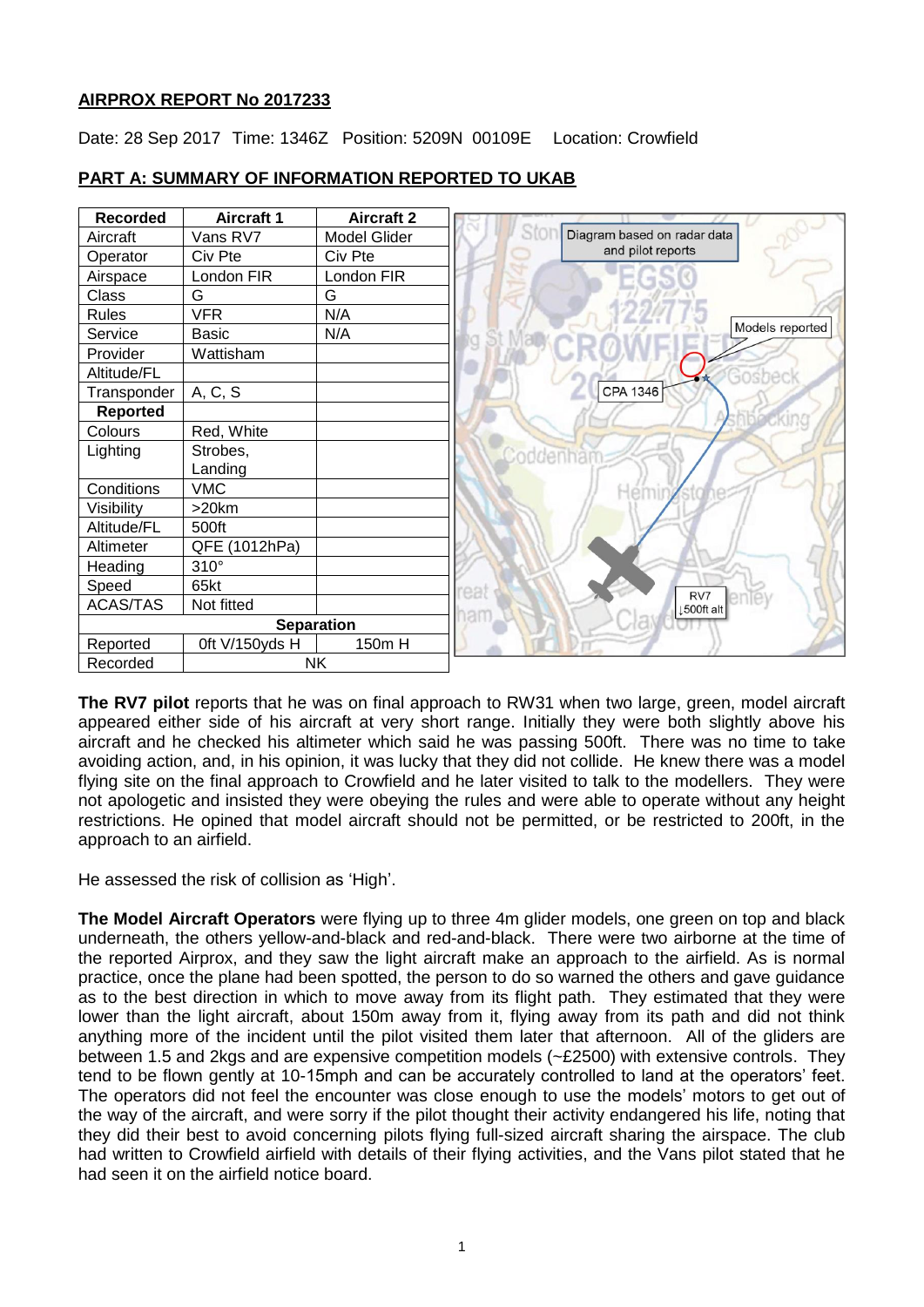They assessed the risk of collision as 'Low'.

## **Factual Background**

The weather at Wattisham was recorded as follows:

```
METAR EGUW 291250Z 25012KT 9999 FEW016 BKN100 BKN250 19/14 Q1014 BLU BECMG SCT020 
WHT =
```
The Ipswich Radio Control Model Club (IRCMC) Manor Lane flying site is situated at Gosbeck, and the image below is taken from the club site rules.



#### **Analysis and Investigation**

## **UKAB Secretariat**

CAP658 advice is never to fly any model aircraft within 50m of a person, vehicle or building. Notwithstanding, there are no specific ANO regulations regarding minimum separation of small unmanned aircraft from people, vessels, vehicles or structures for drones or model aircraft up to 20kg that are not fitted with surveillance or data acquisition systems [i.e. without cameras] other than if flown using FPV (with a maximum weight of 3.5kg) when 50m is the minimum distance (or 30m when taking off or landing), or 150m from any congested area or open-air assembly. For all drones or model aircraft up to 20kg that are fitted with surveillance and data acquisition systems [i.e. with cameras] the minimum separation distances are 50m (or 30m when taking off or landing)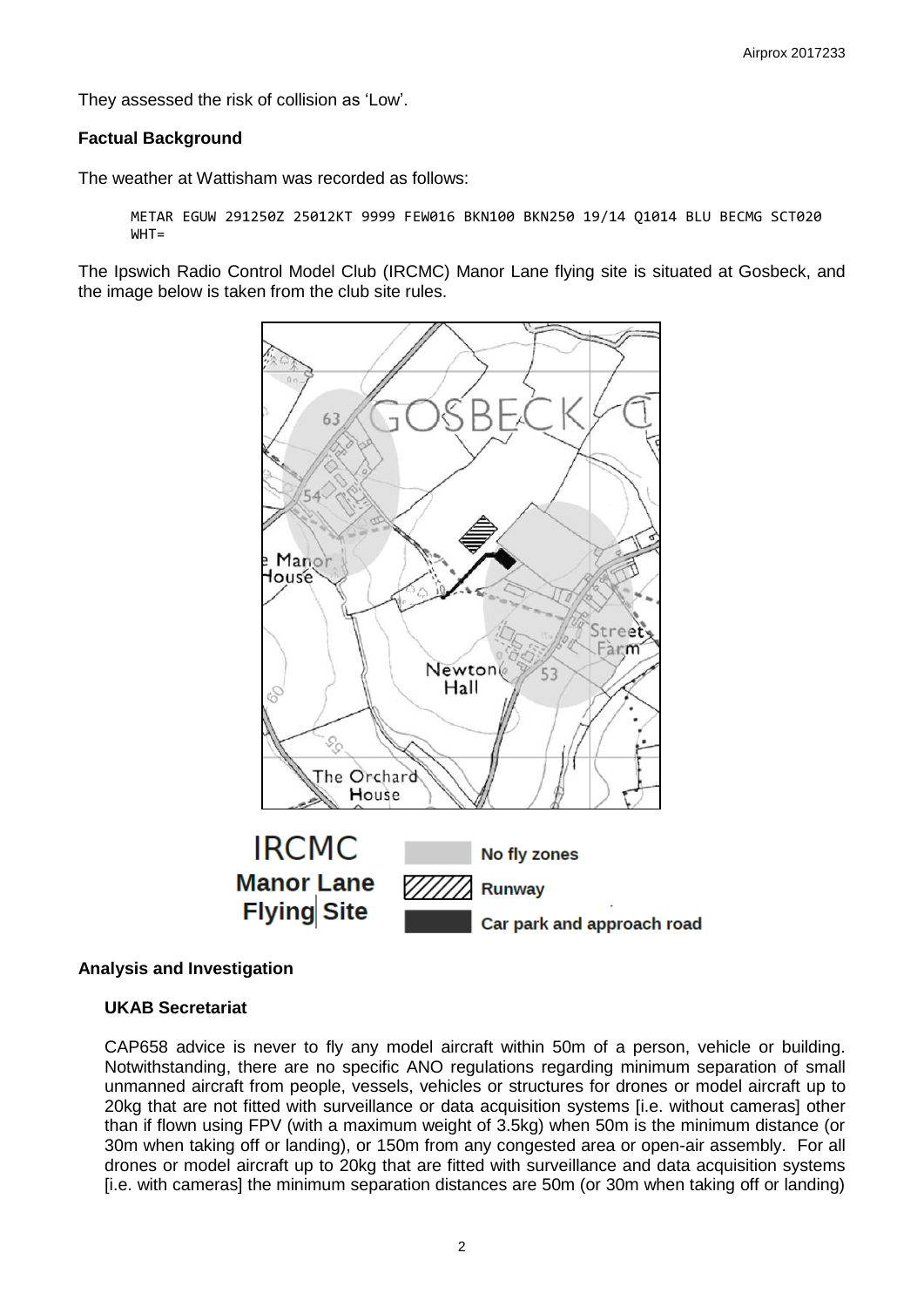from people or objects that are 'not under the control of the person in charge' (i.e. third parties), or 150m from any congested area or open-air assembly.

Notwithstanding the above, all drone or model aircraft operators are also required to observe ANO 2016 Article 94(2) which requires that the person in charge of a small unmanned aircraft may only fly the aircraft if reasonably satisfied that the flight can safely be made, and the ANO 2016 Article 241 requirement not to recklessly or negligently cause or permit an aircraft to endanger any person or property. Allowing that the term 'endanger' might be open to interpretation, drones or model aircraft of any size that are operated in close proximity to airfield approach, pattern of traffic or departure lanes, or above 1000ft agl (i.e. beyond VLOS (visual line of sight) and FPV (firstperson-view) heights), might potentially be considered to have endangered any piloted aircraft that come into proximity.

A CAA web site<sup>1</sup> provides information and guidance associated with the operation of Unmanned Aircraft Systems (UASs) and Unmanned Aerial Vehicles (UAVs), and CAP722 (UAS Operations in UK Airspace) and CAP658 (Model Aircraft: A Guide to Safe Flying) provides comprehensive guidance.

Additionally, the CAA has published Drone Aware<sup>2</sup> which states the responsibilities for flying unmanned aircraft. This includes:

'You are responsible for avoiding collisions with other people or objects - including aircraft. Do not fly your unmanned aircraft in any way that could endanger people or property. It is illegal to fly your unmanned aircraft over a congested area (streets, towns and cities). …, stay well clear of airports and airfields'.

#### **Summary**

An Airprox was reported when an RV7 and two model gliders flew into proximity at 1346 on Thursday 28<sup>th</sup> September 2017. The RV7 pilot was operating under VFR in VMC, and making an approach to Crowfield airfield. The model gliders were being operated from the Gosbeck model flying site, about 1.6nm on the approach path to Crowfield.

#### **PART B: SUMMARY OF THE BOARD'S DISCUSSIONS**

Information available consisted of reports from the RV7 pilot and from the Model Aircraft operator and radar photographs/video recordings.

The Board first looked at the actions of the RV7 pilot. He had seen the model gliders in close proximity and was understandably concerned by them; his late sighting of them and his relative nonmanoeuvrability during the latter stages of his approach meaning that he did not have time to take avoiding action. Notwithstanding, members noted that details about the model flying site were displayed on the notice board at Crowfield, and the RV7 pilot knew of its location. The site was not a new one, and the club had been operating there for some years. Noting that the RV7 pilot was aware of its position on the approach path, members wondered whether he could have flown a tighter circuit, cutting inside the model site on his finals turn and thereby avoiding the risk.

UKAB Secretariat note: Subsequently, the UKAB secretariat was informed that Crowfield operates with noise abatement procedures, precluding a tighter circuit pattern; although this information is not available on the Crowfield Airfield website.

Turning to the model glider operators, the Board noted that they were indeed operating within CAA guidelines for model aircraft of that weight category. They were flying with a look-out, who warned them of the approaching aircraft, allowing them some opportunity to get out of the way. Whilst the rules state that operators must not 'endanger' other aircraft, there is no prescriptive distance laid

 $\overline{\phantom{a}}$ 

<sup>1</sup> [www.caa.co.uk/uas](http://www.caa.co.uk/uas)

<sup>&</sup>lt;sup>2</sup> CAP 1202